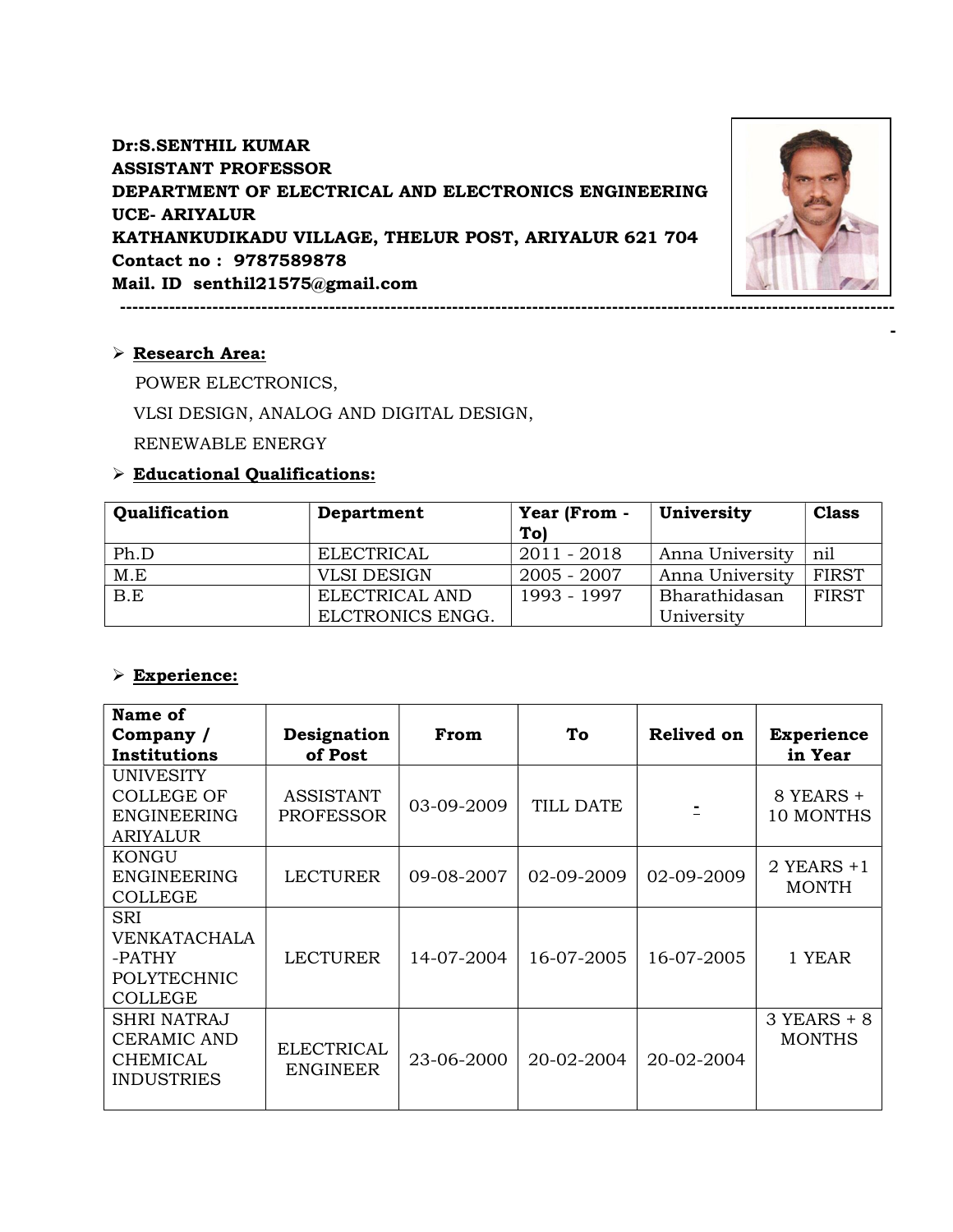| ELECTRICITY | <b>GRADUATE</b>   |            |                                        |  |               |
|-------------|-------------------|------------|----------------------------------------|--|---------------|
| DEPARTMENT  | APPRENTICE        |            | $28-01-1999$   27-01-2000   27-01-2000 |  | 1 YEAR        |
| PONDICHERRY | <b>TRAINEE</b>    |            |                                        |  |               |
| KUMAR & CO  | <b>ELECTRICAL</b> | 10-09-1997 | 18-12-1998   18-12-1998                |  | $1YEAR + 3$   |
|             | <b>ENGINEER</b>   |            |                                        |  | <b>MONTHS</b> |

# Awards and Certifications:

- 1. Guided the project entitled "REMOTE CONTROL OF TAP CHANGING WELDING TRANSFORMER" which secured second place in regional level and third place in state level competition during the year 2004-2005
- 2. Passed the national examination for certification of energy manager held in the month of September 2015 is qualified as CERTIFIED ENERGY MANAGER.

# Additional / Academic Responsibilities at University:

- 1. Acting as Coordinator-Maintenance (Electrical) from 03-10-2012 to TILL DATE.
- 2. Acted as Executive Warden from 03-10-2012 to 07-08-2014.
- 3. Served as Project Co-ordinator for the INNOVAUTT club for Ariyalur campus inaugurated by Anna University Tiruchirappalli.
- 4. Acting as Board of Study Member for B.Voc Programme-SSDE-DDU KAUSHAL Centre at ICED-Bharathidasan University.

# $\triangleright$  Professional Activities:

- 1. Delivered guest lecture in ISTE Sponsored national level one day workshop on 05-03- 2011 titled " Low Power Design in VLSI" conducted by V.R.S. College of Engineering and Technology , Villupuram
- 2. Delivered guest lecture on 08-12-2012 titled "Advanced System Design and Testing" conducted by EEE Department, Angel. College of Engineering and Technology, Tirupur.
- 3. Delivered guest lecture on 15-09-2017 titled "Electrical Machines -II" conducted by EEE Department, Annai College of Engineering and Technology, Kumbakonam.
- 4. Delivered guest lecture on 20-11-2017 titled "Analysis and Synthesis of Circuits" in the Anna University Sponsored one Week FDP on Circuit Theory, conducted by EEE Department, University College of Engineering Ariyalur , Ariyalur.
- 5. Served as Co-ordinator for the CFD, Anna University sponsored Faculty Development Training Programme on "EE8251-Circuit Theory" organized by EEE Department, University College of Engineering Ariyalur , from 20-11-2017 to 26-11-2017.
- 6. Delivered guest lecture on 24-11-2017 titled "Simulation of Series and Parallel Resonance Circuits-Practical Session" in the Anna University Sponsored one Week FDP on Circuit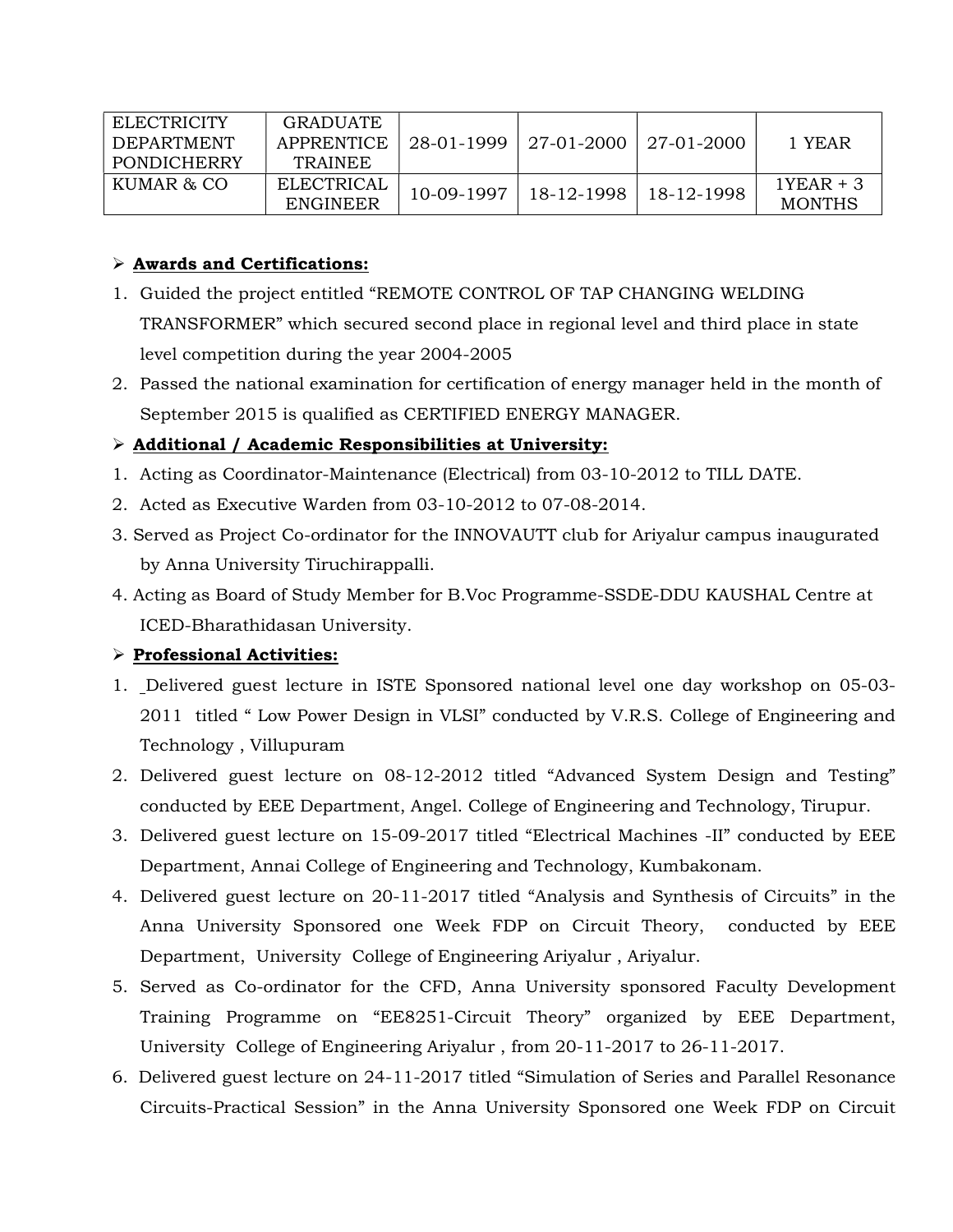Theory, conducted by EEE Department, University College of Engineering Ariyalur , Ariyalur

# $\triangleright$  Completed B.E/M.E Projects:

- a. Number of ME Projects Completed: 2 Nos
- b. Number of BE Project Completed: 15 Nos

# Consultancy Activities: NIL

### List of Seminar / Short Term Course /FDP/ Workshop attended: (Within India)

- 1. Completed the industrial Automation Training course in PLC and SCADA held from 16-06-2003 to 21-06-2003 at Prolific Systems And Technologies Pvt. Ltd.
- 2. Participated in the orientation programme in "Microcontrollers" organized by Elumalai Polytechnic College, Villupuram from 17-12-2004 to 18-12-2004.
- 3. Participated in the VLSI Education Workshop organized by National Institute of Science and Technology, Berhampur from 19-10-2005 to 23-10-2005.
- 4. Participated in the National seminar on embedded systems, organized by SASTRA University Thanjavur, from 26-10-2006 to 28-10-2006.
- 5. Participated in the TEQIP sponsored FDP on Embedded systems, organized by EEE Department, Government College of Technology, Coimbatore. from 22-01-2007 to 24- 01-2007.
- 6. Participated in the TEQIP sponsored Tribal Development Programme "Assembling Practice of low Power LED Lighting System", organized by ECE Department, Government College of Technology, Coimbatore. from 26-04-2007 to 28-04-2007.
- 7. Participated in the CSIR Sponsored National seminar on "Modern Trends in Instrumentation and Controls for Industrial Automation", organized by Dept. of Mechanical Engineering, Kongu Engineering College ,Erode, from 22-05-2008 to 23- 05-2008.
- 8. Participated in the CSIR Sponsored seminar on "Research Issues in Image Processing", organized by Department of EEE, Kongu Engineering College , Erode, from 20-06- 2008 to 21-06-2008.
- 9. Participated in the CSIR Sponsored National seminar on "PLC based Industrial Applications", organized by Department of EIE, Kongu Engineering College, Erode, from 24-07-2008 to 25-07-2008.
- 10.Participated in Workshop on "FPGA based System Design Using ALTERA EDA Tool", organized by Department of ECE, Kongu Engineering College, Erode, on 21- 11-2008 .
- 11.Participated in the DST Sponsored seminar on "Wavelets for Data and Information Analysis", organized by Department of EEE, Kongu Engineering College, Erode, from 01-12-2008 to 03-12-2008.
- 12.Participated in the MHRD-AICTE Sponsored SDP on "Recent Research on Fuzzy Logic and Neural Networks", organized by Department of EEE and Mathematics, NITT, Trichy, from 21-06-2010 to 03-06-2010.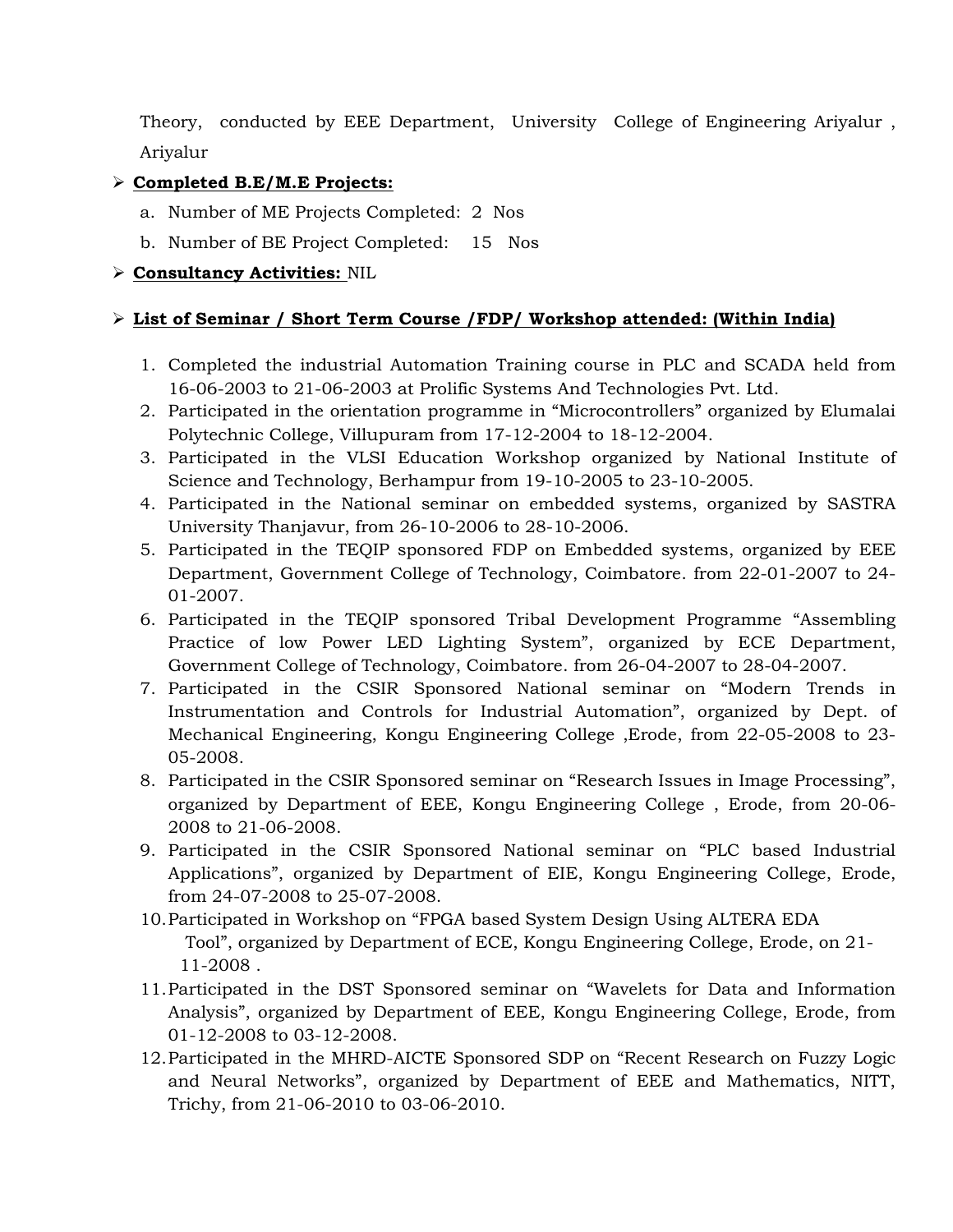- 13.Participated in the two days workshop on "Networking Simulator Tools", organized by Department of ECE, Anna University, Trichy, from 17-07-2010 to 18-07-2010.
- 14.Participated in the two days workshop on "Embedded Engineering Solutions for Automation", organized by Department of EEE, Anna University, Trichy, from 14-10- 2010 to 15-10-2010.
- 15.Participated in the two days national seminar on "Research Issues on PID Controllers and Soft computing Techniques" conducted by Department of Instrumentation and control Engineering held on 17-02-2012 and 18-02-2012 at Tamilnadu College of Engineering, Coimbatore.
- 16.Participated in Two days National Workshop on "Research Methodology for Engineering and Management", organized by Department of EEE & ECE, Kongu Engineering College, Erode, from 31-08-2012 to 01-09-2012.
- 17.Participated in the AICTE Sponsored two weeks FDP on "Avenues for Advanced Research in Modern Power Electronics and Hybrid Energy Systems", organized by Department of EEE, Government College of Technology, Coimbatore, from 15-05-2013 to 28-05-2013.
- 18.Participated in the TEQIP Sponsored short term course on "Low Power controller Design UsingMSP-430 Microcontroller", organized by Department of EEE, NIT, Trichy, from 20-05-2014 to 21-05-2014.
- 19.Participated in Two week ISTE workshop on Control systems, organized by Indian Institute of Technology, Kharagpur, from 02-12-2014 to 12-12-2014.
- 20.Participated in one day workshop on ETAP software and its applications, organized by University College of Engineering Ariyalur, , on 03-03-2015.
- 21.Presented a paper entitled "Enhancing the Efficiency of Solar Panel by reducing the Environmental Temperature" in the national workshop on Recent Advances in Engineering Materials and Chemical Sciences, organized by University College of Engineering Villupuram, , on 26-02-2016
- 22.Participated in the TEQIP Sponsored short term course on "Role of Power Electronics in Power Engineering", organized by Department of EEE, NIT, Trichy, from 04-03-2016 to05-03-2016.
- 23.Participated in the short term course on "Photovoltaic Module Interconnection Schemes and MPPT Implementation", organized by Department of EEE, NIT, Trichy, from 27-05-2016 to 28-05-2016.
- 24.Participated in FDP on "Graphical System Design Platform-Labview for Engineering Applications", organized by School of EEE, SASTRA University, Thanjavur from 30-05- 2016 to 04-06-2016.
- 25.Participated in FDP on "VLSI Design Flow from Front End to Back End", organized by School of EEE, SASTRA University, Thanjavur, from 13-06-2016 to 18-06-2016
- 26.Participated in FDP on "EE-6603- Power System Operation and Control", organized by University College of Engineering Thirukkuvalai, , from 21-11-2016 to 27-11-2016.
- 27.Participated in FDP on "MA-6351- Transforms and Partial Differential Equations", organized by University College of Engineering Ariyalur, , from 25-05-2017 to 31-05- 2017.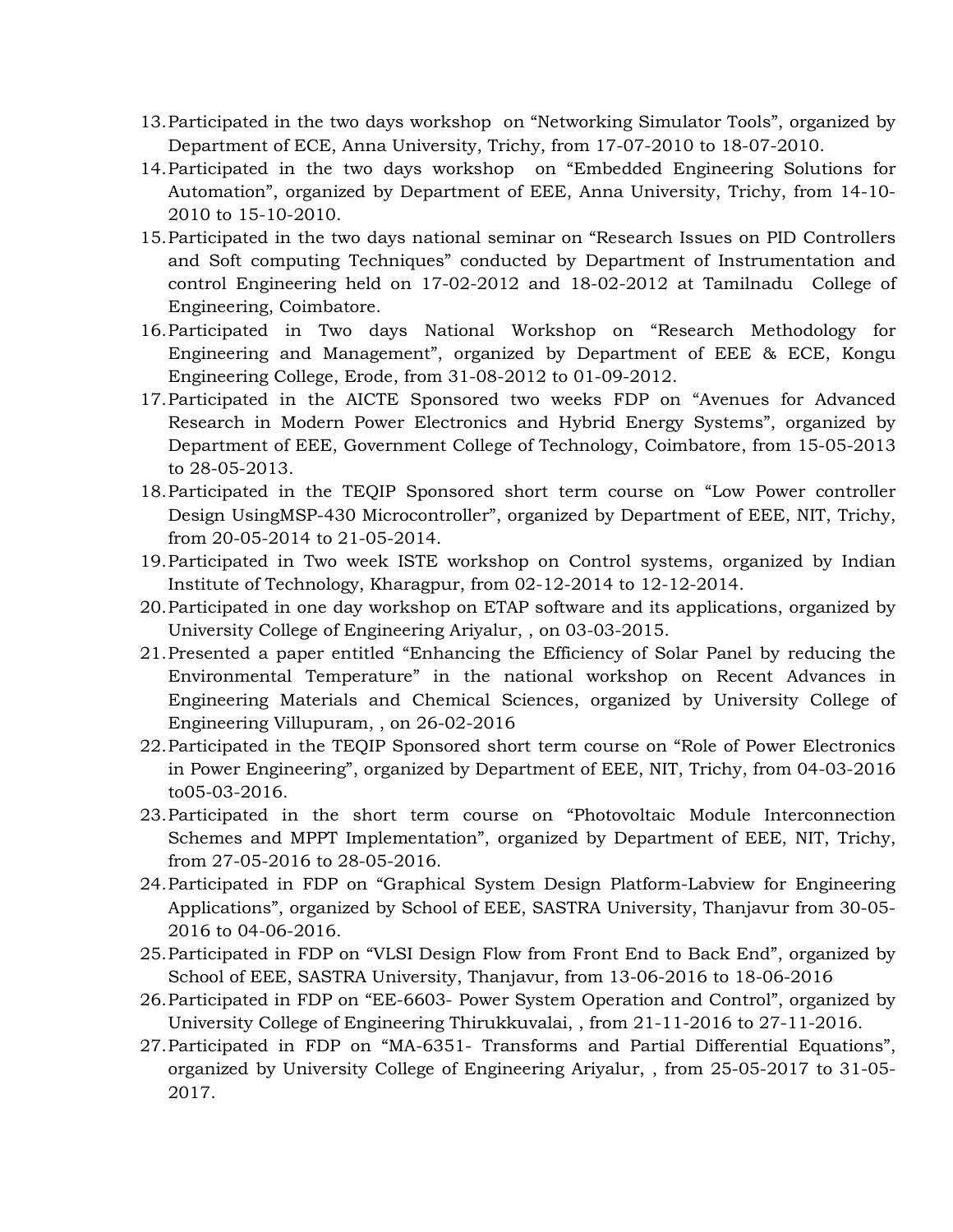- 28.Participated in FDP on "ARM Processor for Power Electronics", organized by School of Electrical Engineering, VIT University ,Vellore from 13-10-2017 to 15-10-2017.
- 29.Participated in AICTE sponsored FDP on "Digital Energy Network: Internet of things and Smart Grid Technologies", organized by Department of Electrical and Electronics Engineering, Coimbatore Institute of Technology ,Coimbatore from 29-12-2017 to 11- 01-2018.

#### International Conferences Participated: 04 nos

# $\triangleright$  Publications :

### a. International Journals:

- 1. S.Senthil Kumar.et.al(2017), "Efficient Implementation of MESVPWM in FPGA for Single Phase Cascaded H-Bridge Multilevel Inverter in VLSI", Journal of computational and theoretical Nanoscience,Vol.14 PP 4634-4640.
- 2. M.Margabandhu,m S.Sendhilnathan, S.Senthil Kumar, K.Hirthana (2016), "Experimental Investigation on Heat Transfer rate of Co-Mn Ferrofluid in External Magnetic field", Material Science-Poland, Vol 0048.
- 3. S.Senthil kumar, B.karthikeyan et.al (2015), "Efficient Implementation of ESVPWM for Single Phase H-Bridge Multilevel Inverter", Australian Journal Basic and Applied Science, Vol 9(27),ISSN 1991-8178,PP448-456.
- 4. **S.Senthil kumar**, B.karthikeyan et.al (2015), "Automatic Positioning and Optimal Inclination Angles of Photovoltaic Panels for Maximum Power output", International Journal of Applied Engineering Research, Vol 10,ISSN 0973- 4562,PP34779-34784.
- 5. M.Margabandhu, S.Sendhilnathan,m S.Senthil Kumar, K.Hirthana (2016), "Investigation of Structural Morphological and Magnetic properties and Biomedical Applications of Cu2+ Substituted Uncoated Cobalt Ferrite Nanoparticles" Brazilian Archives of Biology and Technology, Vol 59.e16161046,PP. 1-10

# b. National Journals:

1. S.Rajarajacholan, S.Senthil Kumar (2016) "Analysis of Buck –Boost Converter with an Auxiliary Resonant Circuit", J Electr. Eng. Technol. ,ISSN 2093-7423, Vol. 11(3),PP 781-789.